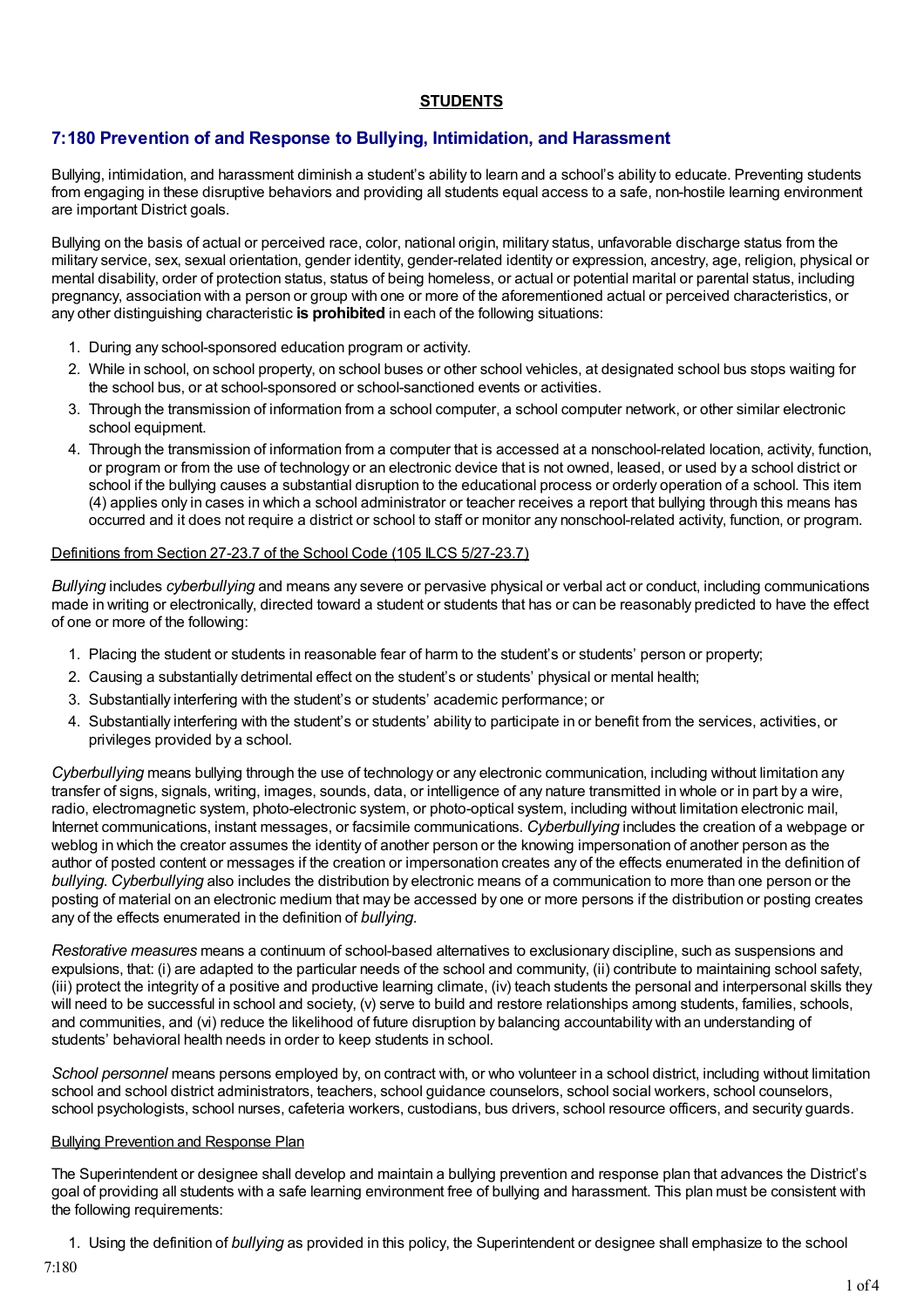community that: (1) the District prohibits bullying, and (2) all students should conduct themselves with a proper regard for the rights and welfare of other students. This may include a process for commending or acknowledging students for demonstrating appropriate behavior.

- 2. Bullying is contrary to State law and the policy of this District. However, nothing in the District's bullying prevention and response plan is intended to infringe upon any right to exercise free expression or the free exercise of religion or religiously based views protected under the First Amendment to the U.S. Constitution or under Section 3 of Article I of the Illinois Constitution.
- 3. Students are encouraged to immediately report bullying. A report may be made orally or in writing to the Nondiscrimination Coordinator, Building Principal, Assistant Building Principal, Dean of Students, a Complaint Manager, or any staff member with whom the student is comfortable speaking. Anyone, including staff members and parents/guardians, who has information about actual or threatened bullying is encouraged to report it to the District named officials or any staff member. The District named officials and all staff members are available for help with a bully or to make a report about bullying. Anonymous reports are also accepted.

### **Nondiscrimination Coordinator:**

Tina Frye

1005 State Street, East St. Louis, IL 62201-1907

tina.frye@estl189.com

618-646-3046

### **Complaint Manager:**

Keisa Garrett

1005 State Street, East St. Louis, IL 62201-1907

keisa.garrett@estl189.com

618-646-3020

- 5. Consistent with federal and State laws and rules governing student privacy rights, the Superintendent or designee shall promptly inform parent(s)/guardian(s) of all students involved in an alleged incident of bullying and discuss, as appropriate, the availability of social work services, counseling, school psychological services, other interventions, and restorative measures.
- 6. The Superintendent or designee shall promptly investigate and address reports of bullying, by, among other things:
	- a. Making all reasonable efforts to complete the investigation within 10 school days after the date the report of the incident of bullying was received and taking into consideration additional relevant information received during the course of the investigation about the reported incident of bullying.
	- b. Involving appropriate school support personnel and other staff persons with knowledge, experience, and training on bullying prevention, as deemed appropriate, in the investigation process.
	- c. Notifying the Building Principal or school administrator or designee of the report of the incident of bullying as soon as possible after the report is received.
	- d. Consistent with federal and State laws and rules governing student privacy rights, providing parents and guardians of the students who are parties to the investigation information about the investigation and an opportunity to meet with the principal or school administrator or his or her designee to discuss the investigation, the findings of the investigation, and the actions taken to address the reported incident of bullying.

The Superintendent or designee shall investigate whether a reported act of bullying is within the permissible scope of the District's jurisdiction and shall require that the District provide the victim with information regarding services that are available within the District and community, such as counseling, support services, and other programs.

- 7. The Superintendent or designee shall use interventions to address bullying, which may include, but are not limited to, school social work services, restorative measures, social-emotional skill building, counseling, school psychological services, and community-based services.
- 8. A reprisal or retaliation against any person who reports an act of bullying **is prohibited**. A student's act of reprisal or retaliation will be treated as *bullying* for purposes of determining any consequences or other appropriate remedial actions.
- 9. A student will not be punished for reporting bullying or supplying information, even if the District's investigation concludes 7:180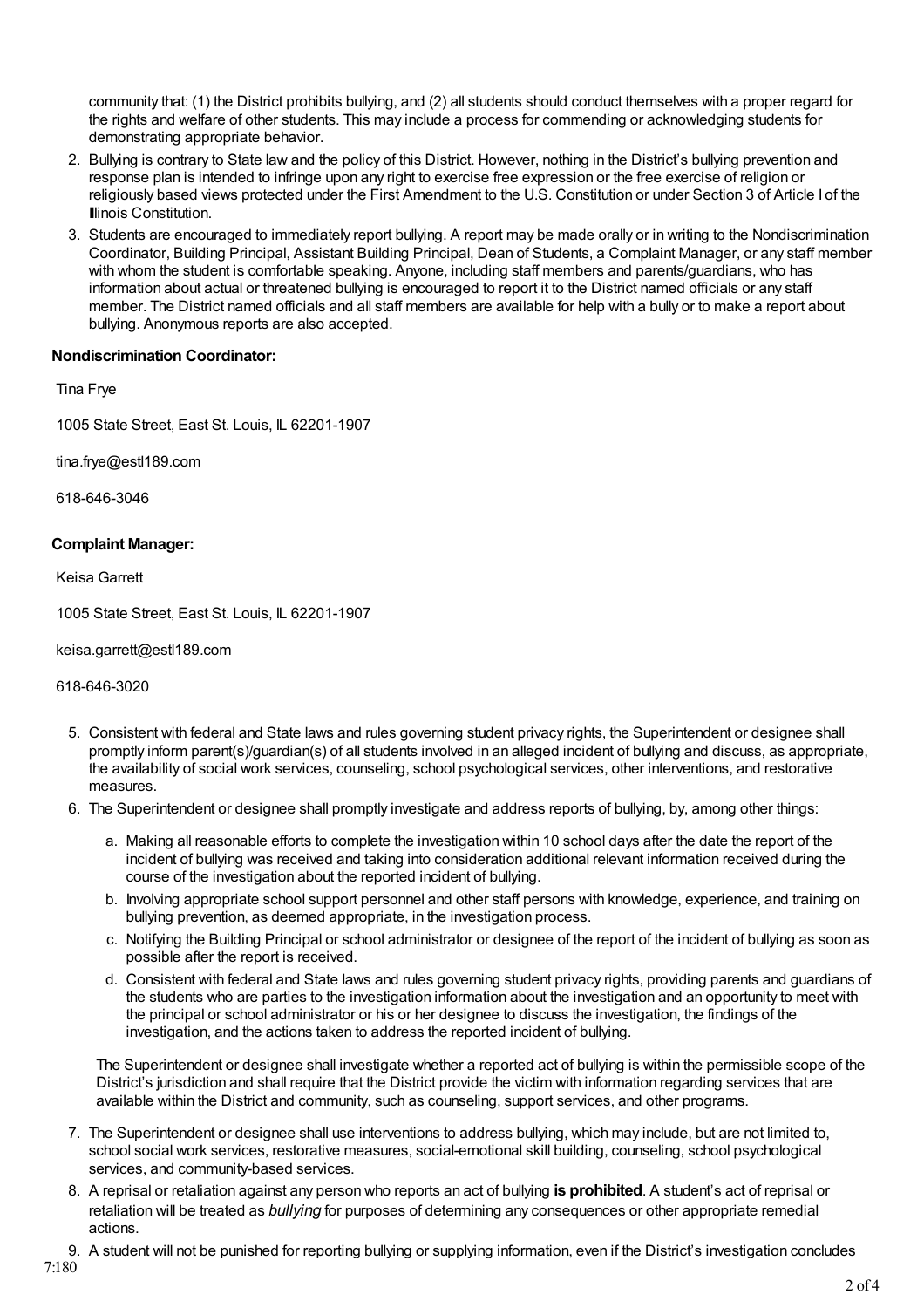that no bullying occurred. However, knowingly making a false accusation or providing knowingly false information will be treated as *bullying* for purposes of determining any consequences or other appropriate remedial actions.

- 10. The District's bullying prevention and response plan must be based on the engagement of a range of school stakeholders, including students and parents/guardians.
- 11. The Superintendent or designee shall post this policy on the District's Internet website, if any, and include it in the student handbook, and, where applicable, post it where other policies, rules, and standards of conduct are currently posted. The policy also be distributed annually to parents/guardians, students, and school personnel, (including new employees when hired), and must also be provided periodically through the school year to student and faculty.
- 12. The Superintendent or designee shall assist the Board with its evaluation and assessment of this policy's outcomes and effectiveness. This process shall include, without limitation:
	- a. The frequency of victimization;
	- b. Student, staff, and family observations of safety at a school;
	- c. Identification of areas of a school where bullying occurs;
	- d. The types of bullying utilized; and
	- e. Bystander intervention or participation.

The evaluation process may use relevant data and information that the District already collects for other purposes. The Superintendent or designee must post the information developed as a result of the policy evaluation on the District's website, or if a website is not available, the information must be provided to school administrators, Board members, school personnel, parents/guardians, and students.

- 13. The Superintendent or designee shall fully implement the Board policies, including without limitation, the following: a. 2:260, *Uniform Grievance Procedure*. A student may use this policy to complain about bullying.
	- b. 6:60, *Curriculum Content*. Bullying prevention and character instruction is provided in all grades in accordance with State law.
	- c. 6:65, *Student Social and Emotional Development*. Student social and emotional development is incorporated into the District's educational program as required by State law.
	- d. 6:235, *Access to Electronic Networks*. This policy states that the use of the District's electronic networks is limited to: (1) support of education and/or research, or (2) a legitimate business use.
	- e. 7:20, *Harassment of Students Prohibited*. This policy prohibits *any* person from harassing, intimidating, or bullying a student based on an identified actual or perceived characteristic (the list of characteristics in 7:20 is the same as the list in this policy).
	- f. 7:185, *Teen Dating Violence Prohibited*. This policy prohibits teen dating violence on school property, at school sponsored activities, and in vehicles used for school-provided transportation.
	- g. 7:190, *Student Behavior*. This policy prohibits, and provides consequences for, hazing, bullying, or other aggressive behaviors, or urging other students to engage in such conduct.
	- h. 7:310, *Restrictions on Publications; Elementary Schools*. This policy prohibits students from and provides consequences for: (1) accessing and/or distributing at school any written, printed, or electronic material, including material from the Internet, that will cause substantial disruption of the proper and orderly operation and discipline of the school or school activities, and (2) creating and/or distributing written, printed, or electronic material, including photographic material and blogs, that causes substantial disruption to school operations or interferes with the rights of other students or staff members.
- 14. The Superintendent or designee shall fully inform staff members of the District's goal to prevent students from engaging in bullying and the measures being used to accomplish it. This includes each of the following:
	- a. Communicating the District's expectation and State law requirement that teachers and other certificated or licensed employees maintain discipline.
	- b. Establishing the expectation that staff members: (1) intervene immediately to stop a bullying incident that they witness or immediately contact building security and/or law enforcement if the incident involves a weapon or other illegal activity, (2) report bullying, whether they witness it or not, to an administrator, and (3) inform the administration of locations on school grounds where additional supervision or monitoring may be needed to prevent bullying.
	- c. Where appropriate in the staff development program, providing strategies to staff members to effectively prevent bullying and intervene when it occurs.
	- d. Establishing a process for staff members to fulfill their obligation to report alleged acts of bullying.

### LEGAL REF.:

405 ILCS 49/, Children's Mental Health Act.

105 ILCS 5/10-20.14, 5/24-24, and 5/27-23.7.